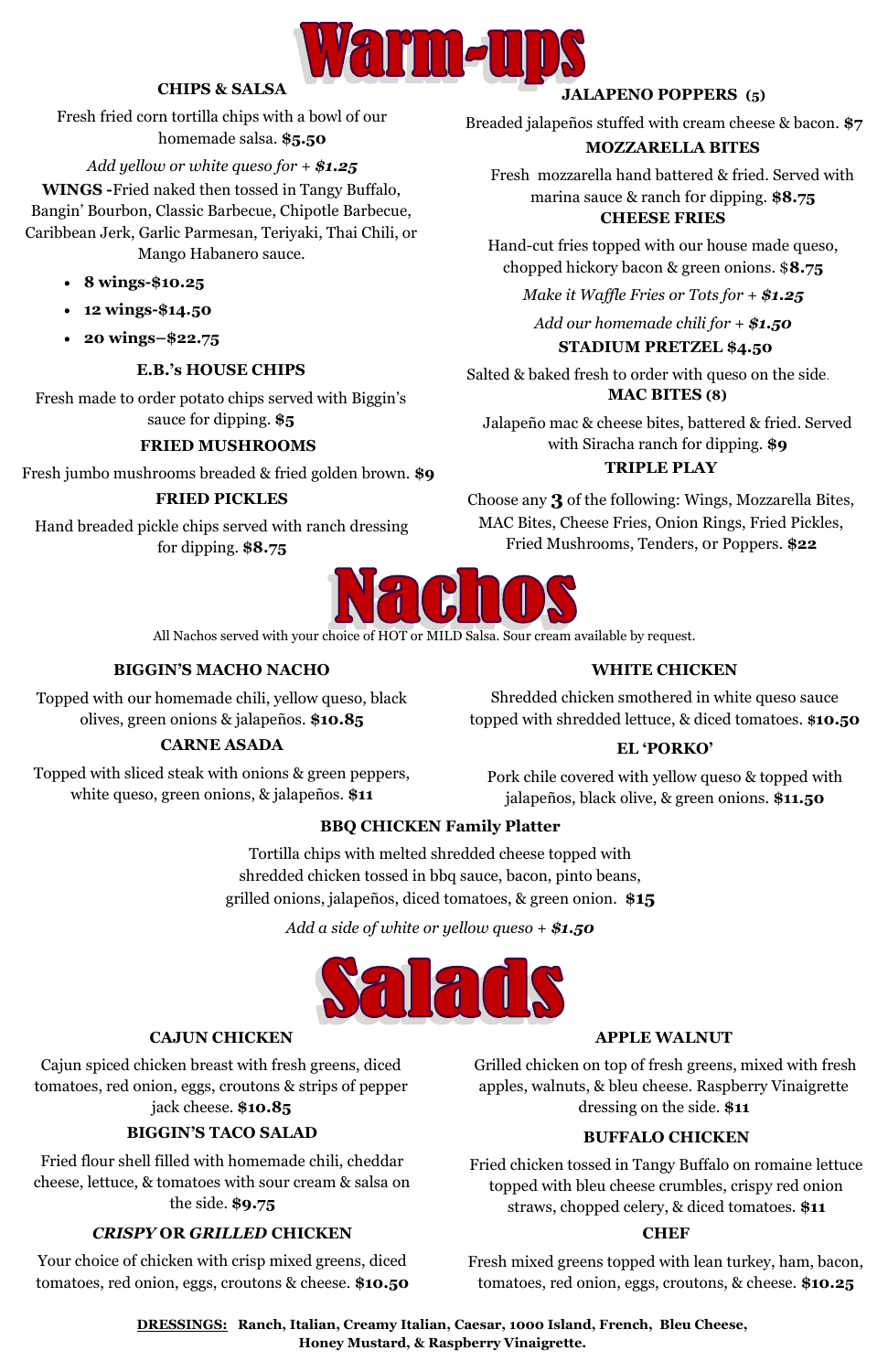

**3** beef or chicken flour fried tacos. Served with lettuce,

tomatoes, & cheese. **\$8.75**

### **CARNE ASADA TACOS**

**3** soft flour tacos. Served with grilled onions, green peppers, & jack cheese. **\$9.75**

# **FISH TACOS**

**3** soft flour tacos. Hand battered fried Cod topped with cabbage & a cilantro- lime aioli. **\$12**

### **BURRITO**

Beef, Chicken, or Pork burrito with pinto beans, lettuce, tomatoes, grilled onions, rice, & cheese. **\$9.75**

*Smothered in queso + \$1.*

### **TOSTADA**

Beef, Chicken, or Pork on a flour tortilla with pinto beans, lettuce, tomatoes, & cheese. **\$9.75**

Beef or chicken in grilled flour tortillas stuffed with cheese, onions, & peppers. **\$9.75**

*Make it Steak or Grilled chicken + \$1.50*

#### **PORK CHILE**

Slow cooked pork in a special red chile sauce. Served with pinto beans, rice, & tortillas. **\$11.85**

### **CHICKEN TENDERS**

**QUESADILLAS 6** battered shrimp fried served with coleslaw, cocktail sauce & fries. **\$13**

> All white breast tenderloins, lightly breaded in our special buttermilk breading & fried until golden brown. *Also, available grilled or tossed in buffalo.* **\$9.75**



#### **FISH & CHIPS**

Beer battered fried Cod served with waffle fries, homemade slaw & tartar sauce. **\$14**

### **FRIED SHRIMP BASKET**

### **OODLES OF NOODLES**

Ground beef or teriyaki grilled chicken with our house fried noodles topped with grilled onions, & parmesan cheese. **\$9**

### **THE ORIGINAL**

Lettuce, tomato, pickles, red onion & mayo. **\$9.75** *Add Cheese, Chili, or Egg + \$1 each*

### **HICKORY WESTERN**

Hickory smoked bacon, western BBQ sauce & melted cheddar cheese with a large fried onion ring. **\$11**

### **MUSHROOM BURGER**

Sautéed mushrooms & onions topped with melted Swiss cheese. **\$10.75**

*Make it a Patty Melt on Toasted Rye for + \$1* 

### **THE E.B. BURGER**

Cheddar cheese topped with a slice of ham, sautéed onions & mushrooms with a fried egg. **\$12**

### **5-ALARM BURGER**

Seasoned with cayenne pepper, salsa, sliced jalapeños, melted pepper jack cheese & chipotle mayo. **\$11**

### **BLACK & BLEU**

Served with choice of hand cut fries, chips, or tater tots. Substitute a side salad for \$2.50 Lettuce, Tomato, Onions, & Pickles served upon request.

Cajun & pepper crusted burger topped with Bleu cheese & jalapeño bacon, on a bed of fresh greens, chipotle mayo, red onion, & tomato served on a toasted bun. **\$13**



### **CHEESEBURGER SLIDERS**

**3** juicy mini burgers topped with American cheese, grilled onions, mustard & pickle slices on steamed buns.

**\$10.50**

#### **HAM**

Hoagie Bun with Honey Ham topped with lettuce, mozzarella, diced tomato, & Creamy Italian. **\$9**

#### **TURKEY**

Hoagie Bun with sliced turkey topped with lettuce, mozzarella, diced tomato, & Creamy Italian. **\$9**

#### **CLUB**

Hoagie Bun with sliced turkey, ham, & bacon topped with lettuce, mozzarella, diced tomato, & Creamy

Italian. **\$9.50** 

#### **ITALIAN**

Hoagie Bun with sliced salami, ham, & pepperoni topped with banana peppers, lettuce, mozzarella, diced tomato, & Creamy Italian. **\$10**

#### **CHICKY PARM**

Hoagie Bun with chopped fried chicken tossed in Garlic Parmesan sauce on a bed of mozzarella & marinara. **\$10.50**

### **GRILLED CHEESE & CHILI**

**2** Grilled Cheese Sandwiches with a bowl of homemade award winning chili. **\$9**